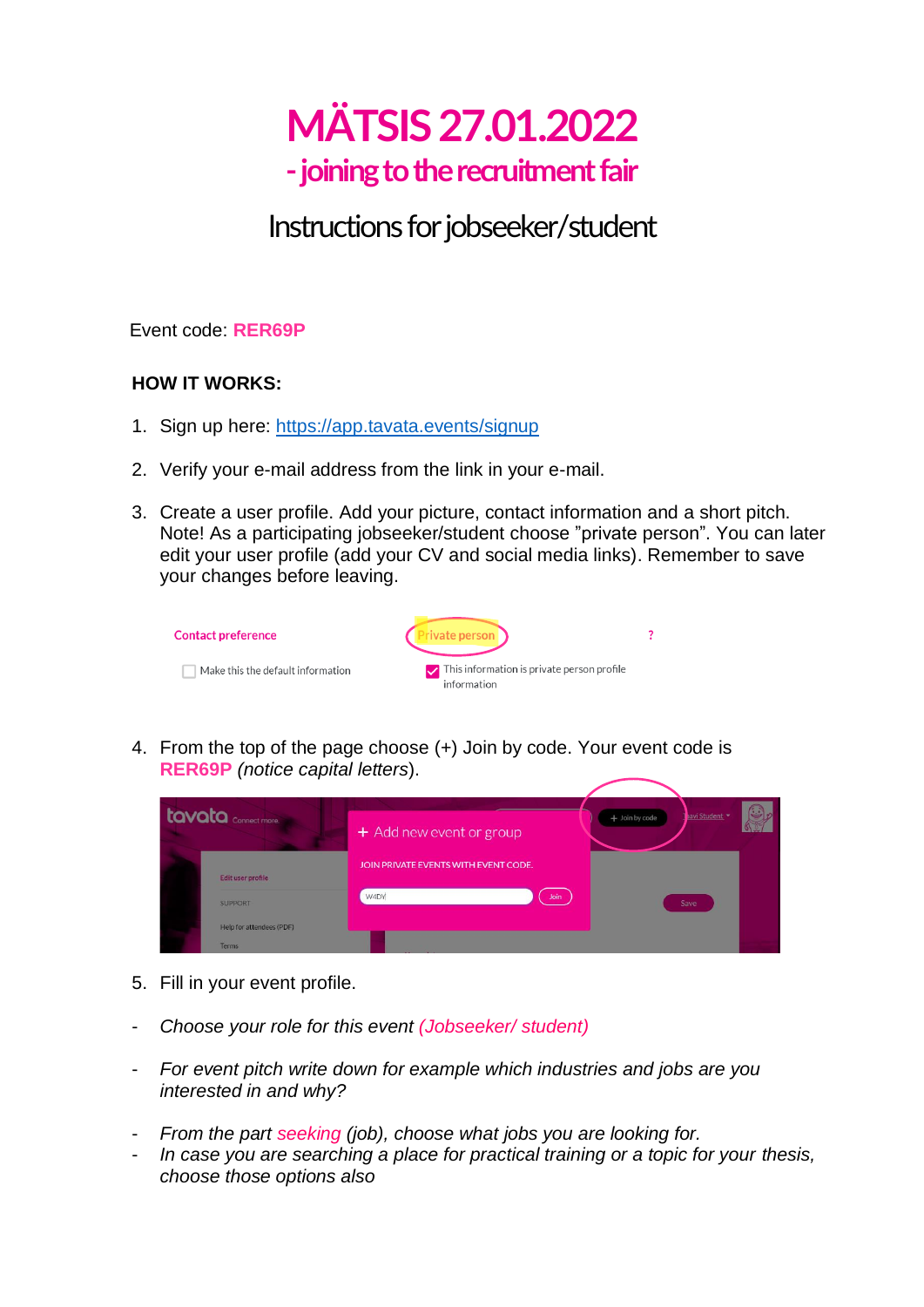- *For event tags add adjustment of your know-how etc. (Write word + press enter, no need for adding # -sign) Examples: #Guide #Travius #Opera #Customer service #Hygiene passport #CE drivers license #Practical nurse #Early childhood education*

#### *Who sees my profile card?*

*As a jobseeker / student you can see all the employers and exhibitors, but not the other jobseekers/students. This means that other jobseekers/students are NOT able to see your profile in this event.*

- 6. Get to know all the exhibitors at Partners tab. There you can find the exhibitors and by clicking the icon you are able to see the persons who are related to the company. Via their profile cards meeting icon you can now suggest a suitable time with the company you are interested in. Also, the recruiters can suggest a meeting if they are interested in you as a job applicant / practical trainer.
- 7. You can see all the exhibitors profile cards also from the tab People. Exhibitors either accept or cancel your request. Exhibitor can also send you a message suggesting another date. You will receive these messages in your email. We suggest you check also your junk mail from time to time.

If an exhibitor suggests a meeting for you, **accept a meeting or** if you are unavailable that time, you can **cancel it** and send a new invitation suggesting a new time.

| ☆☆☆<br>口                                                                                                                                                                                                                                                        | Select time?<br>1.4.2020<br>$\circ$<br>30.3.2020<br>31.3.2020<br>$\rightarrow$ Select time<br>08:00 | Confirm meeting?<br>Kirsi Vuollet<br>CEO<br>KontaktiVerkko Suomi Oy          |
|-----------------------------------------------------------------------------------------------------------------------------------------------------------------------------------------------------------------------------------------------------------------|-----------------------------------------------------------------------------------------------------|------------------------------------------------------------------------------|
| $\circ$<br>Kirsi Vuollet<br>CEO<br>KontaktiVerkko on asiantuntijayritys. KontaktiVerkon<br>osaamista ovat vaativat asiakastarvekartoitukset ja<br>markkinaselvitykset sekä yrityksen kokonaisvaltainen<br>kehittäminen. Haluatko tutustua asiantuntijatyöhön ja |                                                                                                     | Wednesday 1.4.2020<br>$08:00 - 16:00$<br>(8 <sub>h</sub> )<br>Place<br>Place |
| yrittäjyyteen? Ehdota tapaamista!<br>KontaktiVerkko Suomi Oy<br>绞<br>$\overleftrightarrow{\cdot}$                                                                                                                                                               |                                                                                                     | Message<br>Message<br><b>Select this</b><br>Close                            |

### **Video meetings**

To join a video meeting, go to Schedule and press the arrow button on the righthand side on each meeting. Video meeting will open only after both parties have accepted the meeting. Note! We advise to use **Chrome** for video meetings, as the video meeting platform does not support other browsers at the moment.

**Attention mobile device user!** If you use mobile device for video meetings, you need to download **Jitsi Meet video meeting app** in your device before attending